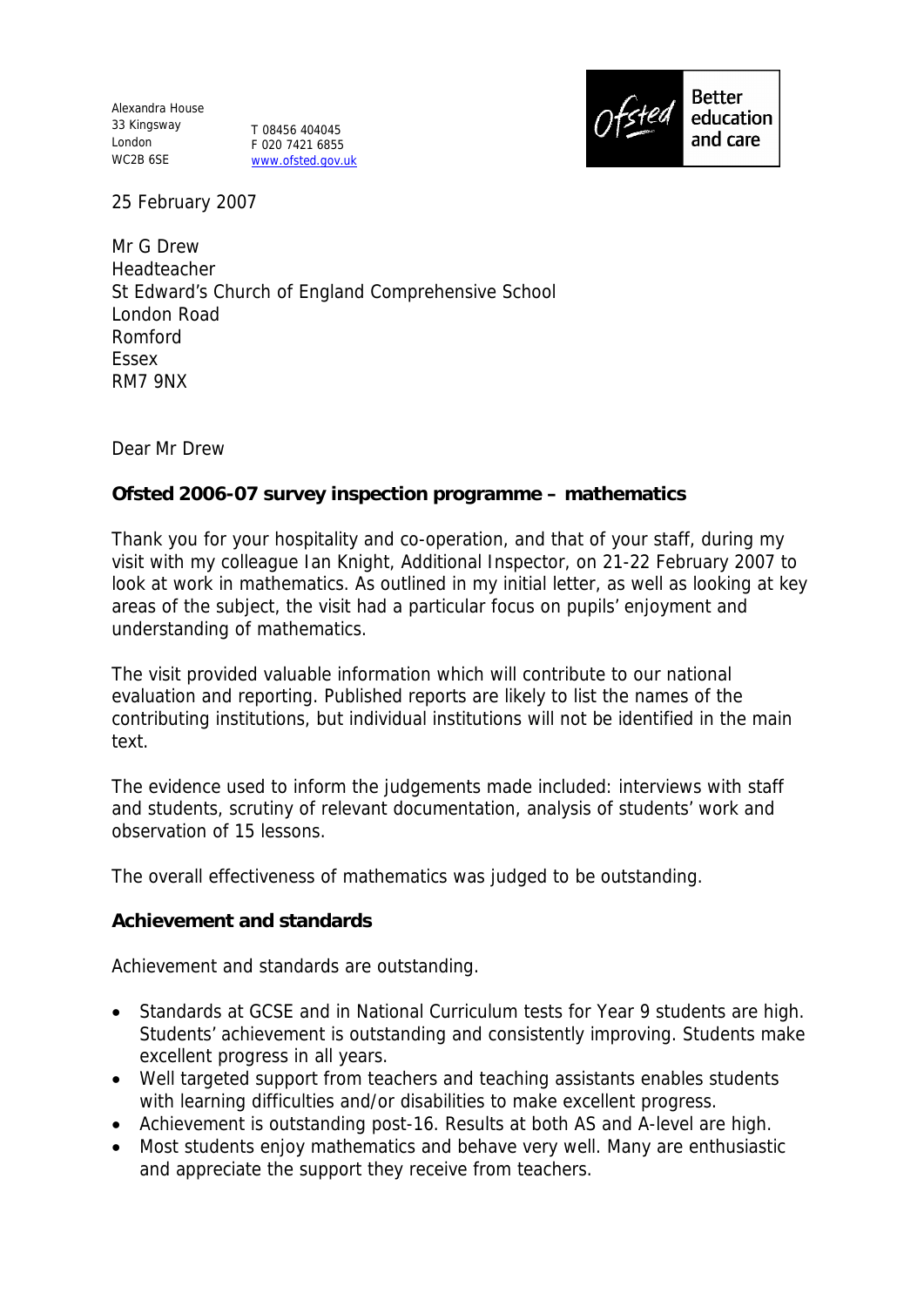## **Quality of teaching and learning**

Teaching and learning are good.

- There is some outstanding teaching, with students engaged in a variety of activities. For example, Year 9 students acted as 'small particles with brains' to generate an understanding of loci whilst, in Year 7, students collaborated in groups to calculate the best value of discounted articles of clothing scattered round the room.
- The quality of most teaching and learning is good and improving. The department has developed effective strategies that ensure students achieve well in examinations, but recognises some teaching is insufficiently inspiring.
- Some good use is made of collaborative activities, with students effectively encouraged to discuss and explain their reasoning. Some lively presentations demonstrate clearly the applications of mathematics. However, lesson endings sometimes fail to consolidate effectively what has been learnt.
- Computer-linked whiteboards are being used increasingly effectively to support teaching, but are not available in all rooms.
- Assessment procedures are very good. Careful tracking of progress, target setting, students' self-evaluation and appropriate intervention strategies have helped raise achievement. Teachers' marking is thorough, with some clear guidance to students on what to do to improve.

## **Quality of the curriculum**

The curriculum is good.

- The current schemes of work are sound, with appropriate references to using and applying mathematics, but are constrained by being closely linked to following a prescribed text. To address this, the department is developing an outstanding interactive scheme which references a variety of activities to teach each topic, including video clips and exemplar lesson plans.
- Activities using information and communication technology (ICT) are included in all schemes of work, but students indicate limited experience of them. Planned acquisition of a set of laptops should enhance opportunities to use ICT.
- Good provision is being made to broaden the mathematics curriculum with the introduction of statistics in Years 10 and 11 and the planned introduction of further mathematics post-16.
- Good programmes of enrichment and targeted intervention help ensure effective support for students of all abilities.

## **Leadership and management**

Leadership and management are outstanding.

 Outstanding leadership and management have provided a clear direction for development focused on raising attainment and improving the quality of teaching and learning.